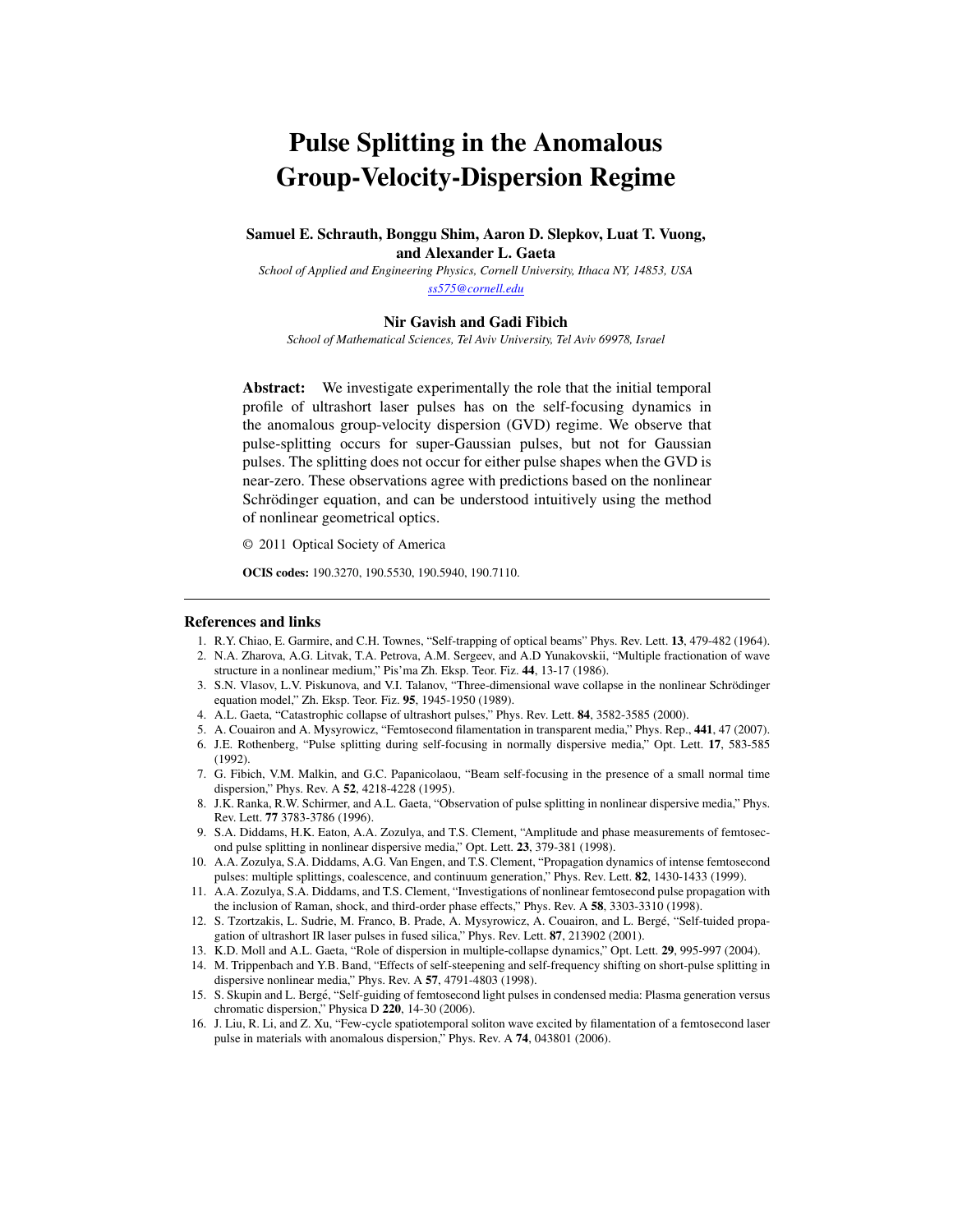- 17. G. Fibich, N. Gavish, and X. Wang, "Singular ring solutions of critical and supercritical nonlinear Schrödinger equations," Physica D 231, 55-86 (2007).
- 18. N. Gavish, G. Fibich, L.T. Vuong, and A.L. Gaeta, "Predicting the filamentation of high-power beams and pulses without numerical integration: A nonlinear geometrical opics method," Phys. Rev. A 78 043807 (2008)
- 19. T.D. Grow, A.A. Ishaaya, L.T. Vuong, A.L. Gaeta, N. Gavish, and G. Fibich, "Collapse dynamics of super-Gaussian beams," Opt. Exp. 14, 5468-5475 (2006).
- 20. A.M. Weiner, J.P. Heritage, and E.M. Kirschner, "High-resolution femtosecond pulse shaping," J. Opt. Soc. Am. B 5, 1563-1572 (1998).
- 21. J.K. Ranka, A.L. Gaeta, A. Baltuska, M.S. Pshenichnikov, and D.A. Wiersma, "Autocorrelation measurement of 6-fs pulses based on the two-photon-induced photocurrent in a GaAsP photodiode," Opt. Lett. 22, 1344-1346 (1997).

With the advent of ultrashort lasers, the study of high intensity light interactions with matter became possible. A high-power laser pulse will experience an intensity-dependent refractive index, which can result in self-focusing if the power *P* of a laser pulse is greater than a certain critical power *Pcr*. Although much of the initial work dealt with spatial effects, the dynamics of spatio-temporal wave collapse has generated significant interest [1–3] and includes a broad range of phenomena including pulse compression, pulse-splitting, supercontinuum generation, harmonic generation, plasma formation, and filamentation [4, 5]. One of the fundamental dynamical effects that arises from the interplay of nonlinearity and normal group-velocity dispersion (GVD) is pulse-splitting  $[2, 3, 6, 7]$ , which was demonstrated experimentally  $[8-13]$ . In the anomalous-GVD regime, temporal dynamics during beam collapse has not been extensively explored [14–16], and it was generally believed that the pusle should exhibit full spatio-temporal collapse.

Recent investigations of the spatial dynamics of a collapsing super-Gaussian beam show a behavior distinct from that for a Gaussian beam. Theory predicts that as the beam self-focuses the transverse profile evolves initially to a ring solution [17, 18], which was confirmed experimentally [19]. These results provided compelling evidence for the role of the initial beam shape on the spatial collapse dynamics, and motivated the development of the nonlinear geometrical optics (NGO) method for analyzing beam collapse without the need for full integration of the 3-D nonlinear Schodinger equation [18]. Two key NGO predictions are that the initial temporal ¨ dynamics in the anomalous-GVD regime is decoupled from the spatial dynamics and that it should depend on the temporal pulse shape in a manner entirely analogous to that exhibited in the spatial regime.

In this work we confirm these predictions experimentally, by propagating ultrashort pulses in the anomalous-GVD regime in a fused-silica sample at powers several times *Pcr*. We observe that temporal super-Gaussian input pulses undergo pulse-splitting, whereas Gaussian ones do not. To the best of our knowledge, no previous experimental work has shown that the temporal dynamics depend on whether or not the input pulse is temporally flat-top. We also find that no pulse-splitting occurs at the zero-GVD regime, regardless of the initial pulse shape.

We simulate pulse propagation using the nonlinear Schrödinger equation (NLSE) with dispersion for the slowly-varying envelope  $A(\eta, \xi, \tau)$  centered at frequency  $\omega$ ,

$$
\frac{\partial A}{\partial \zeta} = \frac{i}{4} \left( \frac{\partial^2}{\partial \eta^2} + \frac{\partial^2}{\partial \xi^2} \right) A - i \text{sgn}(\beta_2) \frac{L_{df}}{2L_{ds}} \frac{\partial^2 A}{\partial \tau^2} + i \frac{L_{df}}{L_{nl}} |A|^2 A,\tag{1}
$$

where *w*<sub>0</sub> is the spot size,  $L_{df} = kw_0^2/2$  is the diffraction length,  $L_{nl} = (n_2 n_0 \omega |A_0|^2/2\pi)^{-1}$  is the nonlinear length,  $|A_0|$  is the magnitude of the input laser field,  $\eta = x/w_0$  and  $\xi = y/w_0$  are the normalized coordinates,  $\zeta = z/L_{df}$  is the normalized propagation length,  $\tau_p$  is the temporal pulse width,  $L_{ds} = \tau_p^2 / |\beta_2|$  is the dispersion length,  $\tau = \frac{t - (z/v_g)}{\tau_p}$  is the normalized retarded time for the pulse traveling at the group velocity  $v<sub>g</sub>$ . Figure 1 shows simulations of the NLSE (1). All simulations have a Gaussian spatial profile exp(*−r* 2 ) as the input, while the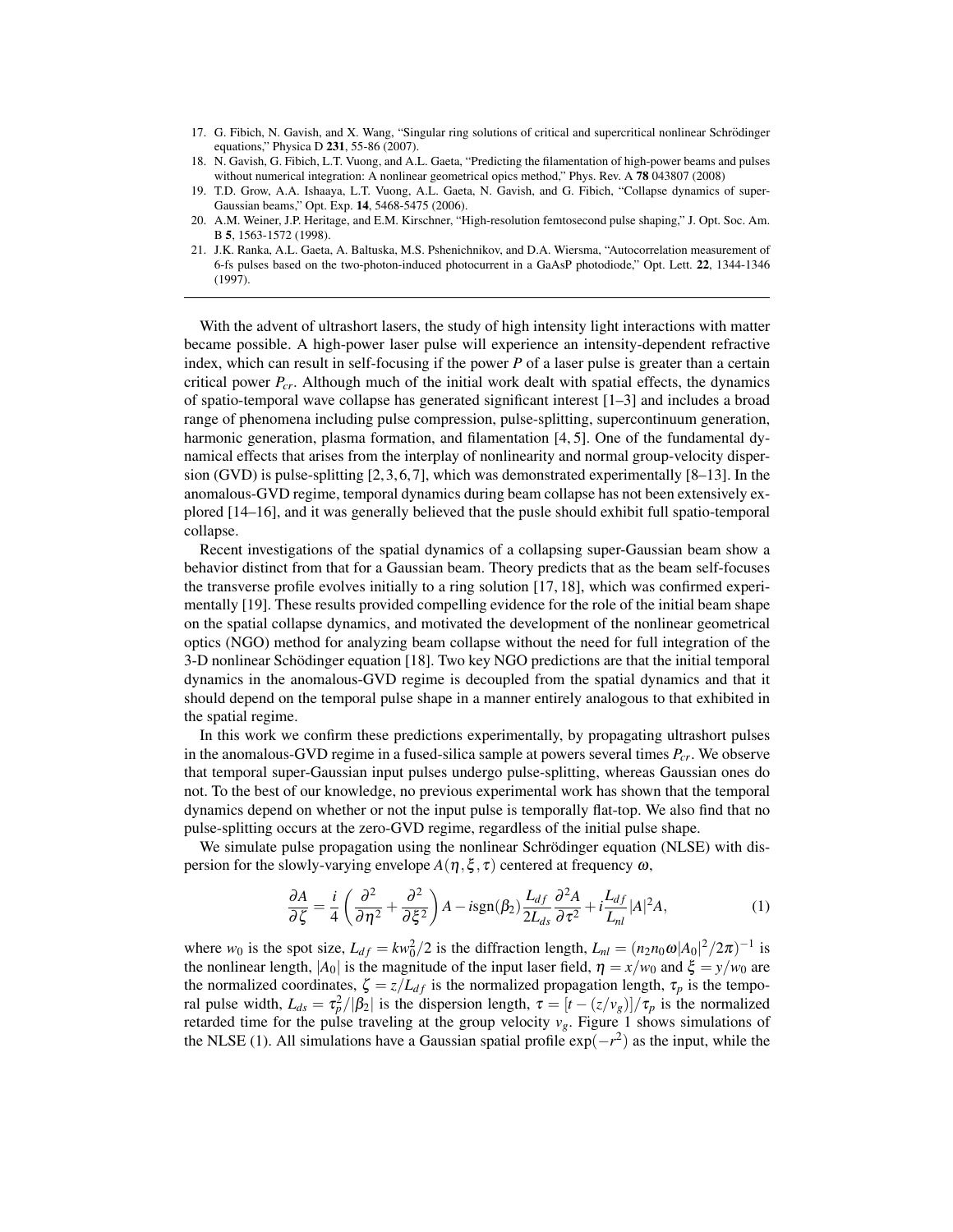

Fig. 1. Comparison of simulation results for Gaussian temporal profile (top) and super-Gaussian temporal profile (bottom), for input power of 2*Pcr* [(a) and (c)], 3*Pcr* [(b) and (d)], wavelength of 1550 nm, and  $\beta_2$  of -279 fs<sup>2</sup>/cm. The input spatial profiles for all simulations are Gaussian. The spatio-temporal profiles are taken from the propagation point at which the beam is collapsing and before the intensity becomes sufficiently high that higher order effects change the dynamics.

temporal profile is varied. The value of  $L_{df}/L_{ds}$  for all simulations is 0.04. Two cases of the collapse of a Gaussian pulse exp(*−t* 2 ) are shown in the top part of the figure. Fig. 1(a) is 2*Pcr* and Fig.  $1(b)$  is  $3P_{cr}$ . Overall the temporal dynamics result in 3-D collapse as predicted by previous work. However, for a super-Gaussian temporal profile exp(*−t* 4 ), the pulse undergoes splitting, as shown in Fig. 1(c) for 2*Pcr* and Fig. 1(d) for 3*Pcr*. In the spatial domain all input profiles are a Guassian, and therefore they evolve into a peak-type profile.

The pulses dynamics can be explained intuitively by the NGO method [18], which approximates the initial self-focusing dynamics with a reduced system of linear ordinary differential equations. These equations show that initially, the spatial and temporal dynamics are decoupled. The temporal dynamics in the anomalous-GVD regime is governed by the NGO eikonal equation for the ray trajectories,

$$
\frac{dT(z)}{dz} = 2z\frac{d}{dT}|\psi_0(T)|^2,\tag{2}
$$

and by the NGO transport equation for amplitude evolution along the rays,

$$
\frac{dC(z)}{dz} = -C[T(z)]z\frac{d^2}{dT^2}|\psi_0(T)|^2,
$$
\n(3)

where *T* is the temporal coordinate of the ray at the propagation distance *z*,  $\psi_0$  is the input field and *C* is the *z*-dependent amplitude. Equations (2,3) show that for a high-power temporal profile of the form  $\exp(-t^{2m})$ , the pulse will undergo splitting if *m* > 1, but will focus to a single peak if *m* = 1 [18], as is confirmed in direct numerical simulations of the NLSE, see Figure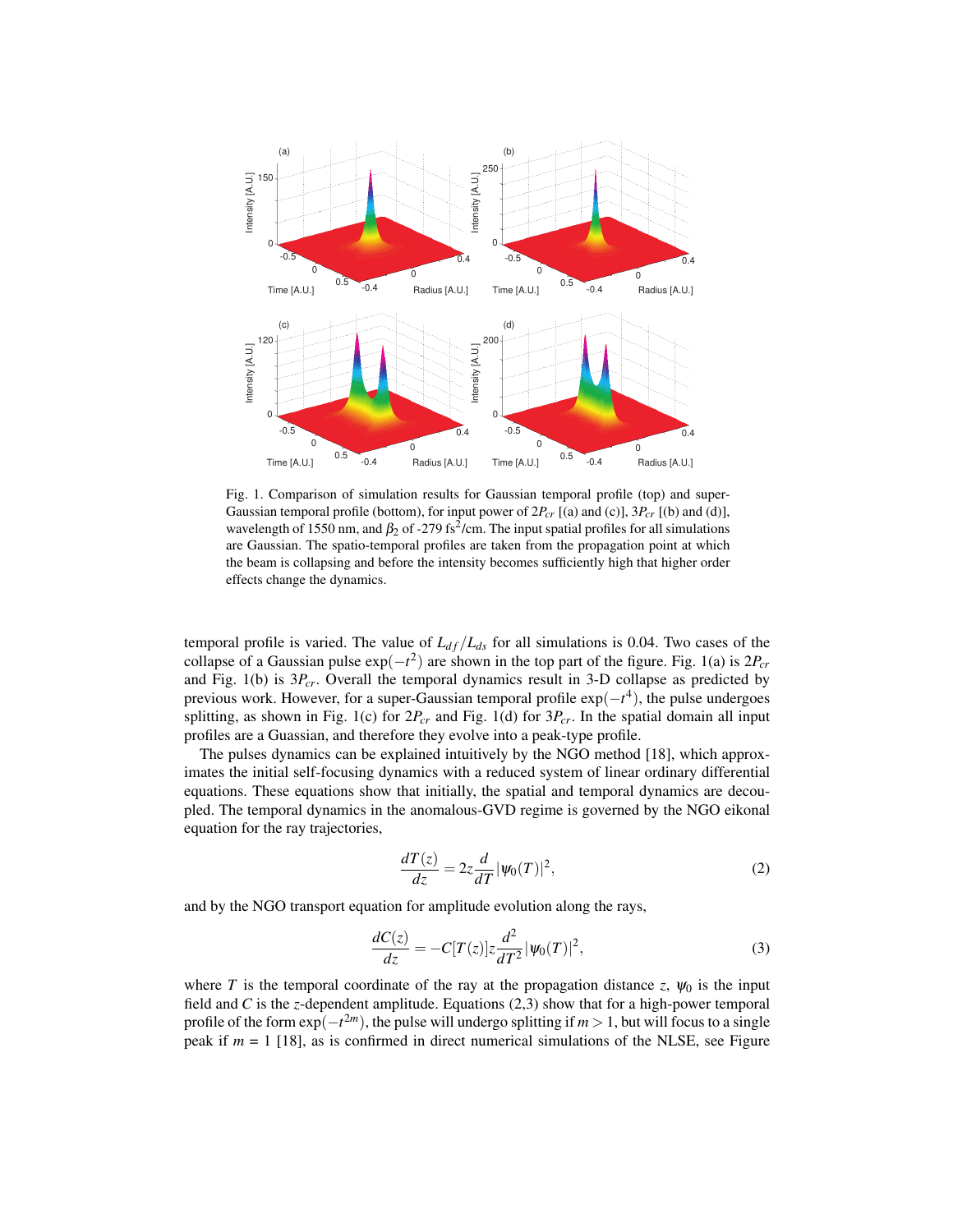

Fig. 2. Comparison of simulation results for a super-Gaussian temporal profile. The top (a) is the on-axis temporal profile found by directly integrating the NLSE in the anomalous (a) with input power  $3P_{cr}$ , wavelength of 1550 nm, and  $\beta_2$  of -279 fs<sup>2</sup>/cm. The bottom (b) is found using the 1-D building block of the NGO method. Although the profiles are slightly diffrerent, the peaks of the split pulses occur at *±*0*.*2 for both direct integration and the NGO method.

1. Comparison of the on-axis temporal profile for *m* = 2 (temporal super-Gaussian), shows a remarkable agreement between the solutions of the NLSE (1) and of the NGO equations (2,3), see Figure 3. Note that the peaks of the split pulses are at the same temporal position  $\tau = \pm 0.2$ .

We performed experiments to investigate these predictions with an amplified Ti:sapphire laser system operating at 800 nm, which generates 1.6-mJ, 70-fs pulses at a 1-kHz repetition rate. The output of the amplified system pumps an optical parametric amplifier to produce 150-  $\mu$ J pulses at 1510 nm or 125- $\mu$ J pulses at 1275 nm. These two wavelengths are chosen since they correspond to the anomalous-GVD and the zero-GVD regimes, respectively, for the fusedsilica sample. We spatially filter the output and temporally shape the pulse using a standard 4-*f* pulse shaper [20] with a 1-D double-mask liquid-crystal spatial light modulator to tailor the amplitude and phase of the spectrum. The output of the pulse shaper has pulse durations of 200 fs and 160-fs at 1510 nm and 1275 nm, respectively. We focus the outputs of the pulse shaper onto the front face of the sample, with spot sizes of 245  $\mu$ m and 185  $\mu$ m for 1510 nm and for 1275 nm, respectively. We use a 30-mm fused-silica sample, for which the physical parameters are as follows: at 1510 nm  $\beta_2 = -279$  fs<sup>2</sup>/cm and  $n_2 = 2.2 \times 10^{-16}$  cm<sup>2</sup>/W, and at 1275 nm  $\beta_2$  $= 1$  fs<sup>2</sup>/cm and  $n_2 = 2.5 \times 10^{-16}$  cm<sup>2</sup>/W [15]. Upon propagation through the sample, we use a two-photon autocorrelator [21] and an optical spectrum analyzer as diagnostics.

The autocorrelation of the pulse for various powers after propagation through the 30-mm fused-silica sample is shown in Figure 3. The traces in Fig. 3(a) are the autocorrelations for a temporal Gaussian input profile through the sample. The energy increases from the bottom to the top trace. As the energy is increased, there is no indication of any pulse-splitting. The traces in Fig. 3(b) are the autocorrelations for a temporal super-Gaussian input through the sample. They exhibit pulse splitting at the lowest peak power as evidenced by the appearance of shoulders on the autocorrelation trace, and as the energy is increased the pulse-splitting becomes more pronounced. These observations are consistent with our theoretical predictions.

As a comparison, we also perform the analogous experiment with pulses at 1275 nm, at which point the GVD is nearly zero (i.e.,  $\beta_2 = 1 \text{ fs}^2/\text{cm}$ ). As expected, we do not observe pulsesplitting at this wavelength for either a Gaussian pulse [Fig. 4(a)] or for a super-Gaussian pulse [Fig. 4(b)] for the range of powers studied, which indicats that the pulse-splitting of super-Gaussian pulses should only occur in the anomalous-GVD regime, as predicted.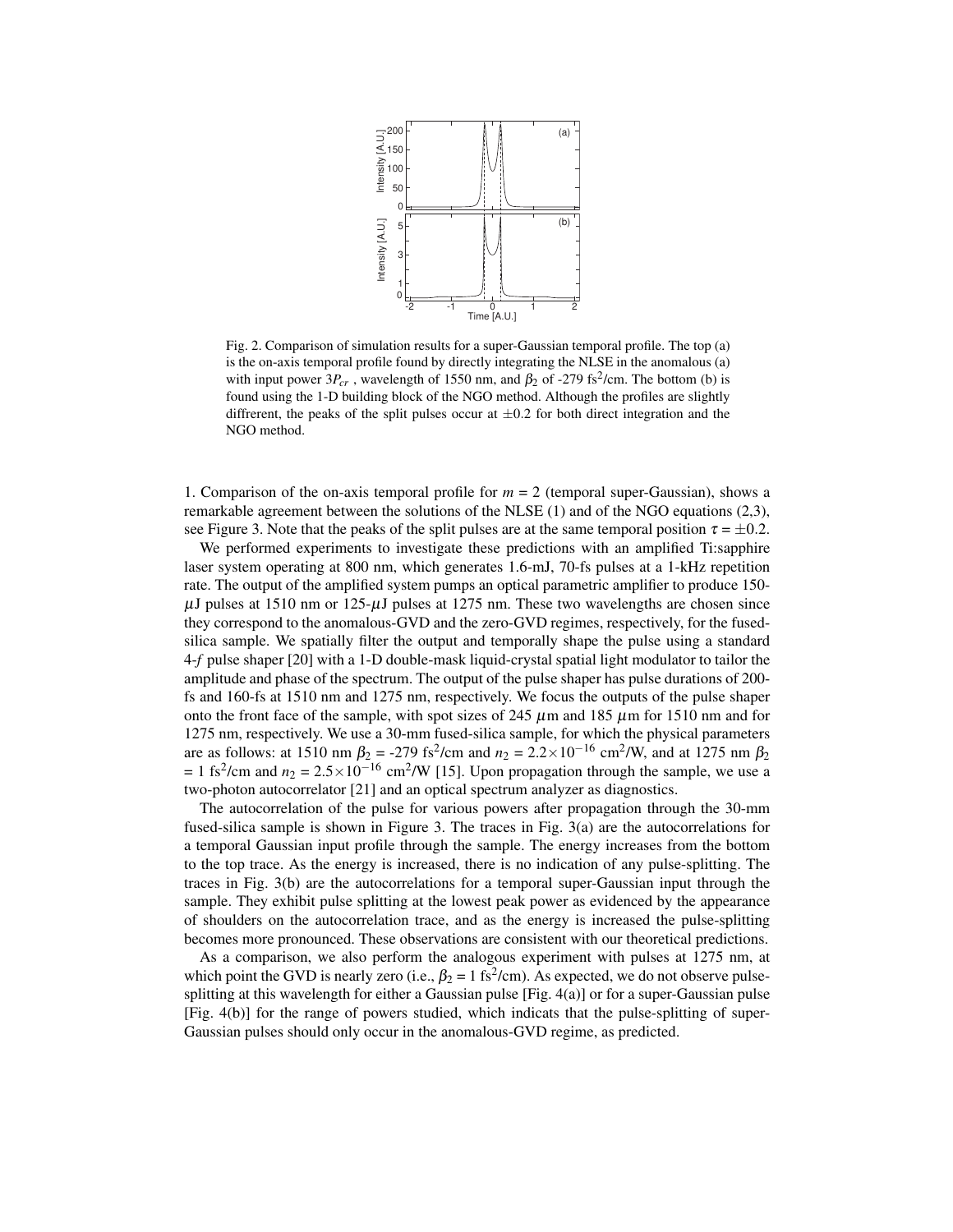

Fig. 3. Autocorrelation traces after propagation through 30 mm of fused silica at a wavelength of 1510 nm. The top plot (a) is for a temporal Gaussian input profile with peak power increasing from bottom to top (*P* = 15.7 MW, 24.7 MW, 33.7 MW, 41.5 MW, 49.4 MW, 62.8 MW). The lower plot (b) is for a temporal super-Gaussian input profile with peak power increasing from bottom to top (*P* = 11.2 MW, 14.6 MW, 18.0 MW, 21.8 MW, 26.9 MW). For the super-Gaussian case the pulse-splitting is pronounced as the power is increased.



Fig. 4. Pulse autocorrelation traces after propagation through 30-mm of fused-silica at wavelength of 1275 nm. The top plot (a) is for a temporal Gaussian input profile with power increasing from bottom to top (*P* = 33.8 MW, 50.7 MW, 67.6 MW, 84.5 MW). The lower plot (b) is for a temporal super-Gaussian input profile with power increasing from bottom to top ( $P = 19.7$  MW, 29.6 MW, 45.1 MW). Pulse-splitting does not occur in either case.

In conclusion, we show that the spatio-temporal dynamics strongly depends on the temporal profile of the pulse. We observe that pulse-splitting can occur in the anomalous-GVD regime for the case of super-Gaussian input pulses, which confirms recent theoretical predictions. This splitting can be interpreted as a temporal focusing of the energy in the beam due to strong selfphase modulation, and is analogous to the spatial focusing of the beam to a ring profile for a super-Gaussian spatial profile [17–19]. These results are relevant to understanding how shaping the temporal profile of the initial pulse can dramatically change the temporal dynamics and the filamentation and plasma formation process. Finally, we note that this splitting is very different from the one in the normal-GVD regime. Indeed, in the normal GVD regime, both Gaussian and super-Gaussian pulses undergo a temporal splitting. Moreover, this temporal splitting strongly